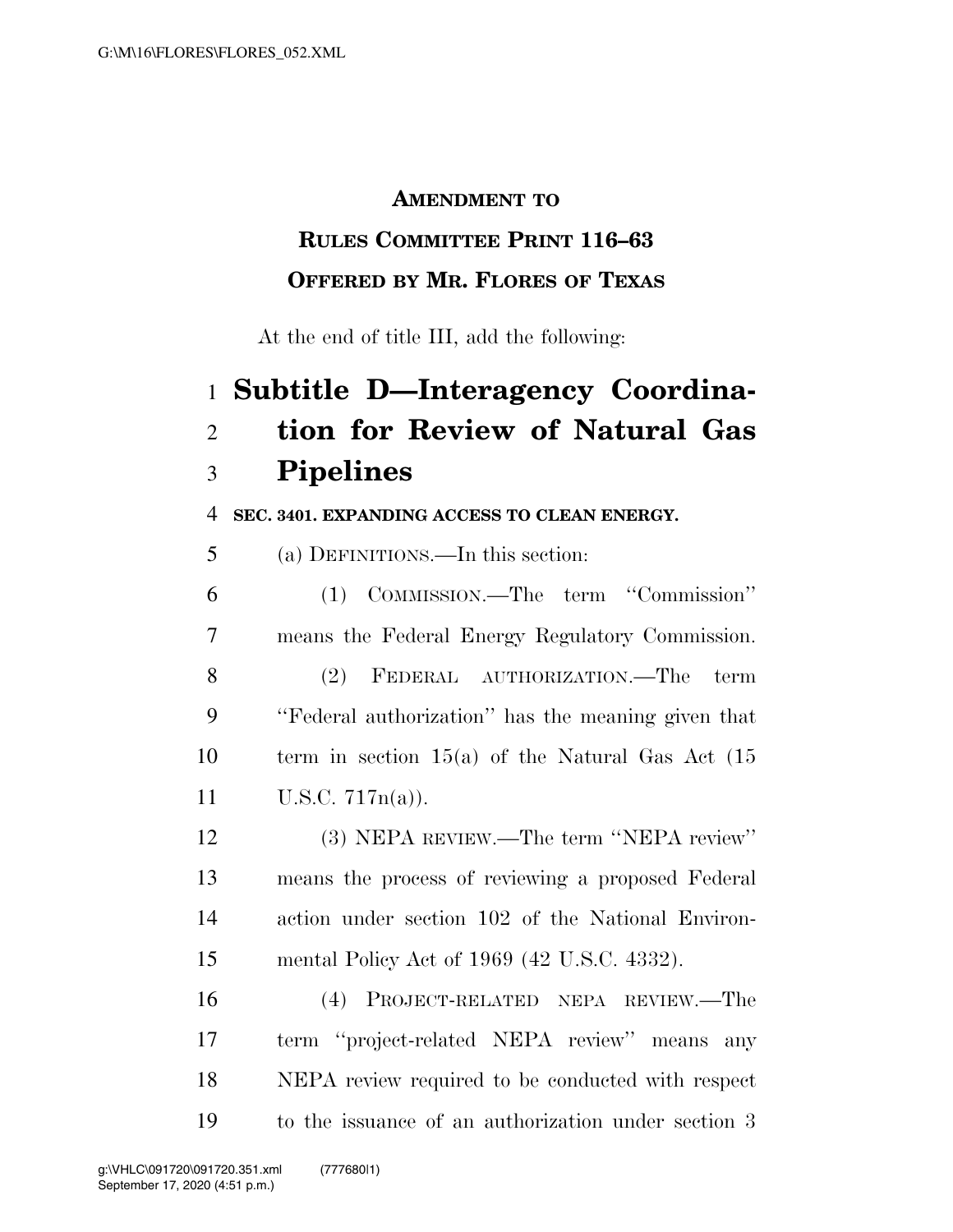$\mathfrak{D}$ 

 of the Natural Gas Act or a certificate of public con- venience and necessity under section 7 of such Act. (b) COMMISSION NEPA REVIEW RESPONSIBIL- ITIES.—In acting as the lead agency under section 15(b)(1) of the Natural Gas Act for the purposes of com- plying with the National Environmental Policy Act of 1969 (42 U.S.C. 4321 et seq.) with respect to an author- ization under section 3 of the Natural Gas Act or a certifi- cate of public convenience and necessity under section 7 of such Act, the Commission shall, in accordance with this section and other applicable Federal law—

- 12 (1) be the only lead agency;
- (2) coordinate as early as practicable with each agency designated as a participating agency under subsection (d)(3) to ensure that the Commission de- velops information in conducting its project-related NEPA review that is usable by the participating agency in considering an aspect of an application for a Federal authorization for which the agency is re-sponsible; and
- (3) take such actions as are necessary and proper to facilitate the expeditious resolution of its project-related NEPA review.

 (c) DEFERENCE TO COMMISSION.—In making a deci-sion with respect to a Federal authorization required with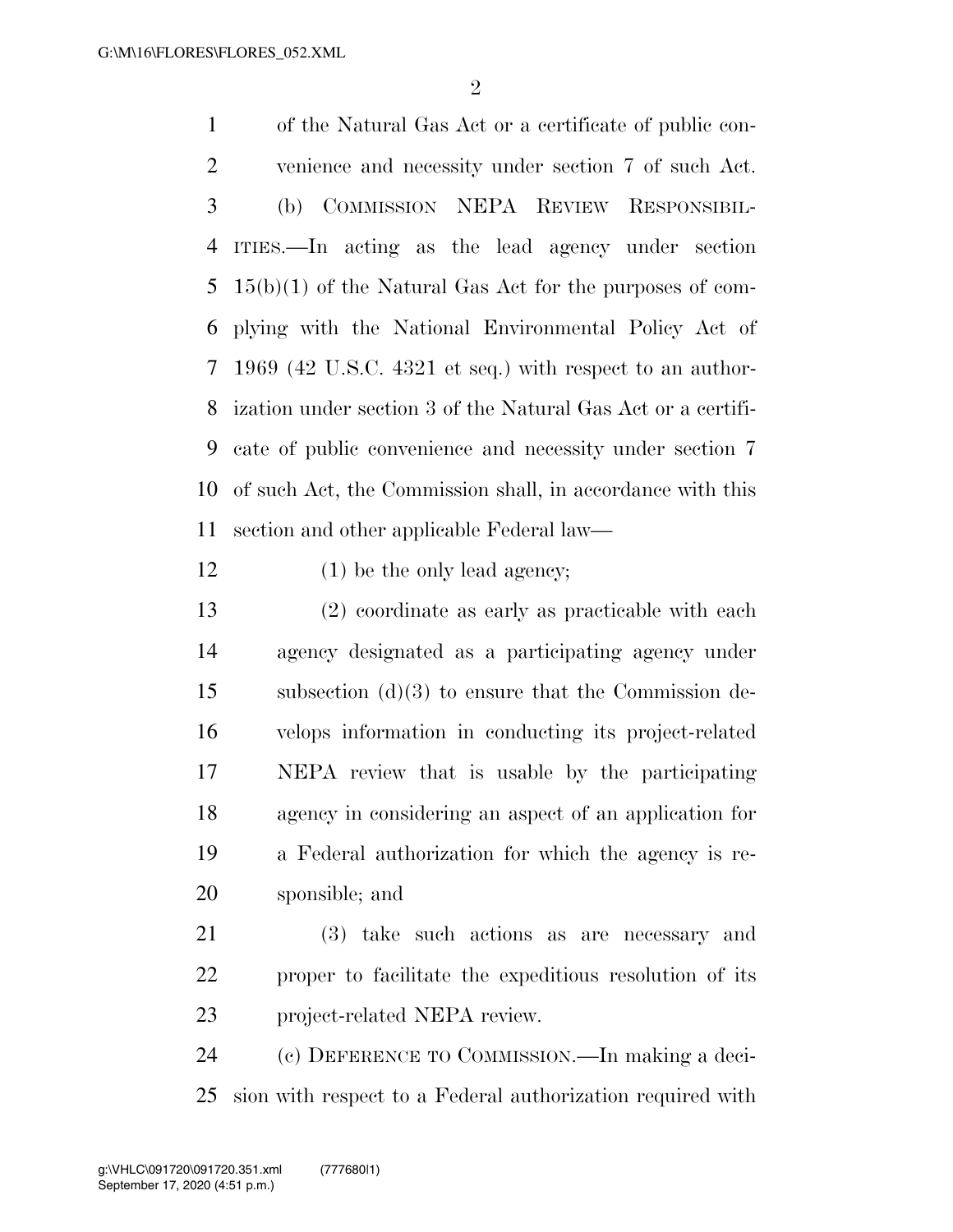respect to an application for authorization under section 3 of the Natural Gas Act or a certificate of public conven- ience and necessity under section 7 of such Act, each agen- cy shall give deference, to the maximum extent authorized by law, to the scope of the project-related NEPA review that the Commission determines to be appropriate.

(d) PARTICIPATING AGENCIES.—

 (1) IDENTIFICATION.—The Commission shall identify, as early as practicable after it is notified by a person applying for an authorization under section 3 of the Natural Gas Act or a certificate of public convenience and necessity under section 7 of such Act, any Federal or State agency, local government, or Indian Tribe that may issue a Federal authoriza- tion or is required by Federal law to consult with the Commission in conjunction with the issuance of a Federal authorization required for such authoriza-tion or certificate.

(2) INVITATION.—

 (A) IN GENERAL.—The Commission shall invite any agency identified under paragraph (1) to participate in the review process for the applicable Federal authorization.

 (B) DEADLINE.—An invitation issued under subparagraph (A) shall establish a dead-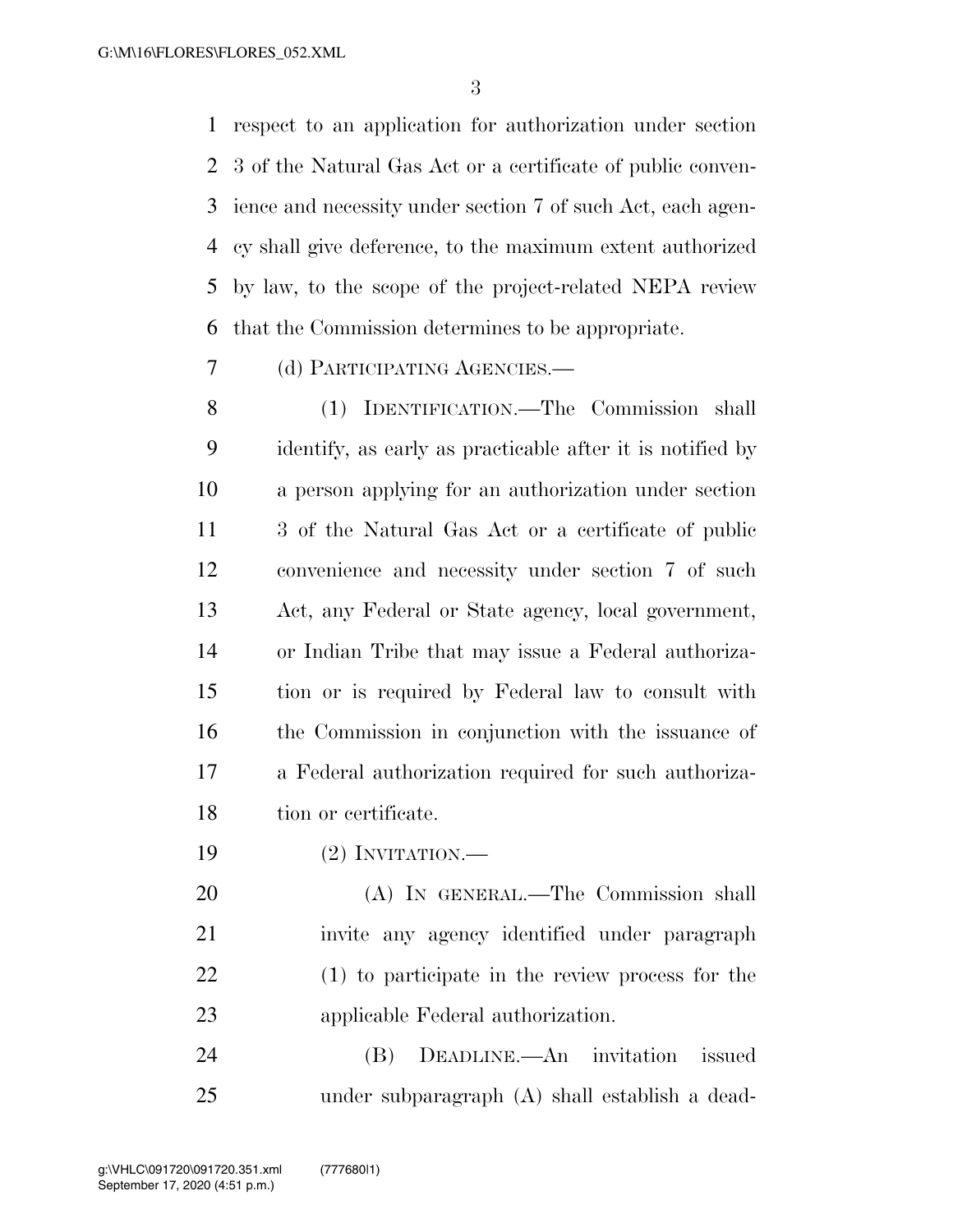| 1              | line by which a response to the invitation shall      |
|----------------|-------------------------------------------------------|
| $\overline{2}$ | be submitted to the Commission, which may be          |
| 3              | extended by the Commission for good cause.            |
| $\overline{4}$ | (3) DESIGNATION AS PARTICIPATING AGEN-                |
| 5              | CIES.—The Commission shall designate an agency        |
| 6              | identified under paragraph (1) as a participating     |
| 7              | agency with respect to an application for authoriza-  |
| 8              | tion under section 3 of the Natural Gas Act or a      |
| 9              | certificate of public convenience and necessity under |
| 10             | section 7 of such Act unless the agency informs the   |
| 11             | Commission, in writing, by the deadline established   |
| 12             | pursuant to paragraph $(2)(B)$ , that the agency—     |
| 13             | (A) has no jurisdiction or authority with             |
| 14             | respect to the applicable Federal authorization;      |
| 15             | (B) has no special expertise or information           |
| 16             | relevant to any project-related NEPA review; or       |
| 17             | (C) does not intend to submit comments                |
| 18             | for the record for the project-related NEPA re-       |
| 19             | view conducted by the Commission.                     |
| 20             | (4) EFFECT OF NON-DESIGNATION.—                       |
| 21             | (A) EFFECT ON AGENCY.—Any agency                      |
| 22             | that is not designated as a participating agency      |
| 23             | under paragraph $(3)$ with respect to an applica-     |
| 24             | tion for an authorization under section 3 of the      |
| 25             | Natural Gas Act or a certificate of public con-       |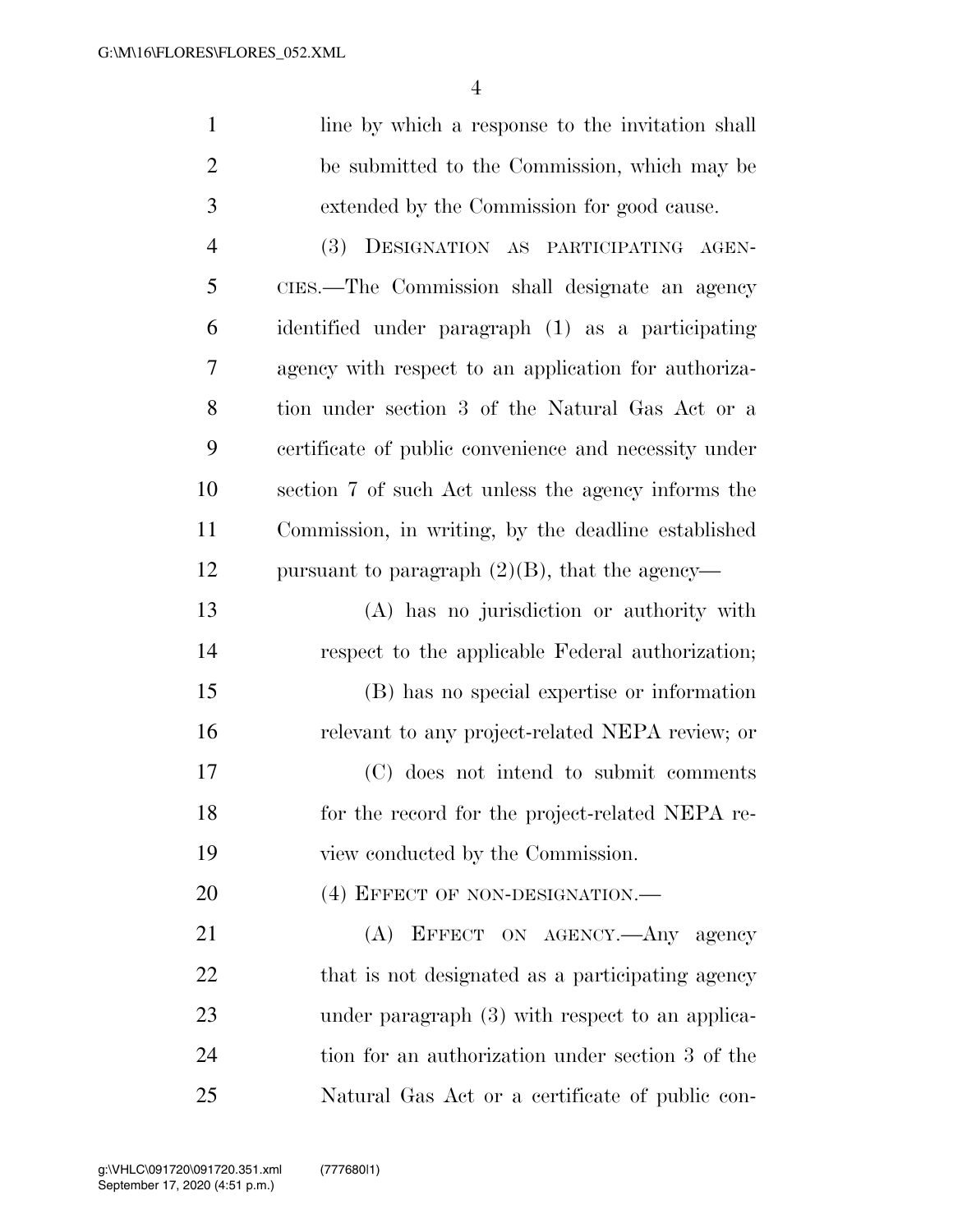| $\mathbf{1}$   | venience and necessity under section 7 of such    |
|----------------|---------------------------------------------------|
| $\overline{2}$ | Act may not request or conduct a NEPA review      |
| 3              | that is supplemental to the project-related       |
| $\overline{4}$ | NEPA review conducted by the Commission,          |
| 5              | unless the agency—                                |
| 6              | (i) demonstrates that such review is              |
| $\overline{7}$ | legally necessary for the agency to carry         |
| 8              | out responsibilities in considering an as-        |
| 9              | pect of an application for a Federal au-          |
| 10             | thorization; and                                  |
| 11             | (ii) requires information that could              |
| 12             | not have been obtained during the project-        |
| 13             | related NEPA review conducted by the              |
| 14             | Commission.                                       |
| 15             | (B) COMMENTS; RECORD.—The Commis-                 |
| 16             | sion shall not, with respect to an agency that is |
| 17             | not designated as a participating agency under    |
| 18             | paragraph (3) with respect to an application for  |
| 19             | an authorization under section 3 of the Natural   |
| 20             | Gas Act or a certificate of public convenience    |
| 21             | and necessity under section 7 of such Act—        |
| 22             | (i) consider any comments or other in-            |
| 23             | formation submitted by such agency for            |
| 24             | the project-related NEPA review conducted         |
| 25             | by the Commission; or                             |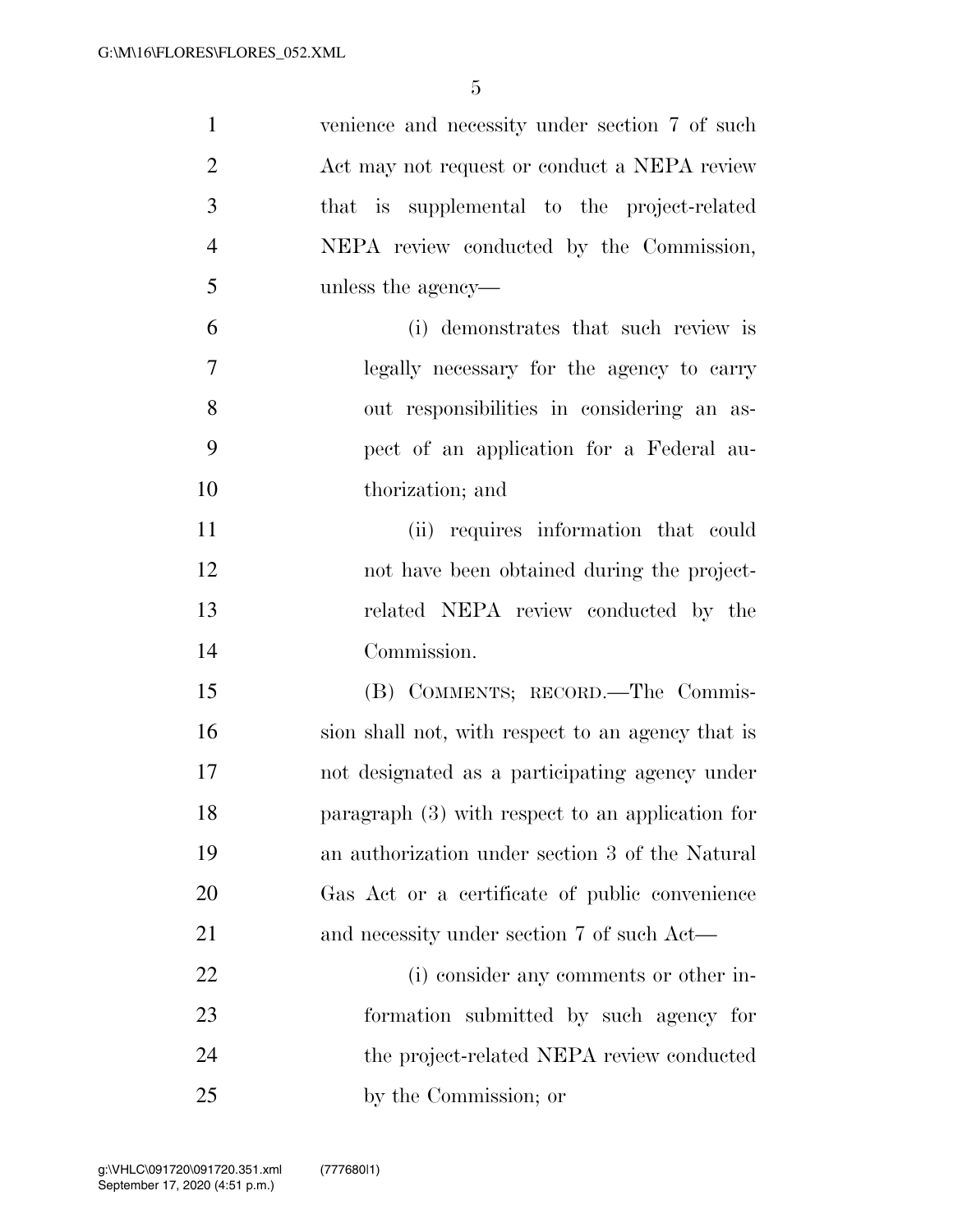|     | (ii) include any such comments or        |
|-----|------------------------------------------|
|     | other information in the record for such |
| - 3 | project-related NEPA review.             |
|     | $(e)$ SCHEDULE.—                         |

 (1) DEADLINE FOR FEDERAL AUTHORIZA- TIONS.—A deadline for a Federal authorization re- quired with respect to an application for authoriza- tion under section 3 of the Natural Gas Act or a certificate of public convenience and necessity under section 7 of such Act set by the Commission under 11 section  $15(c)(1)$  of such Act shall be not later than 90 days after the Commission completes its project- related NEPA review, unless an applicable schedule is otherwise established by Federal law.

 (2) CONCURRENT REVIEWS.—Each Federal and State agency—

 (A) that may consider an application for a Federal authorization required with respect to an application for authorization under section 3 of the Natural Gas Act or a certificate of public convenience and necessity under section 7 of such Act shall formulate and implement a plan for administrative, policy, and procedural mech- anisms to enable the agency to ensure comple-tion of Federal authorizations in compliance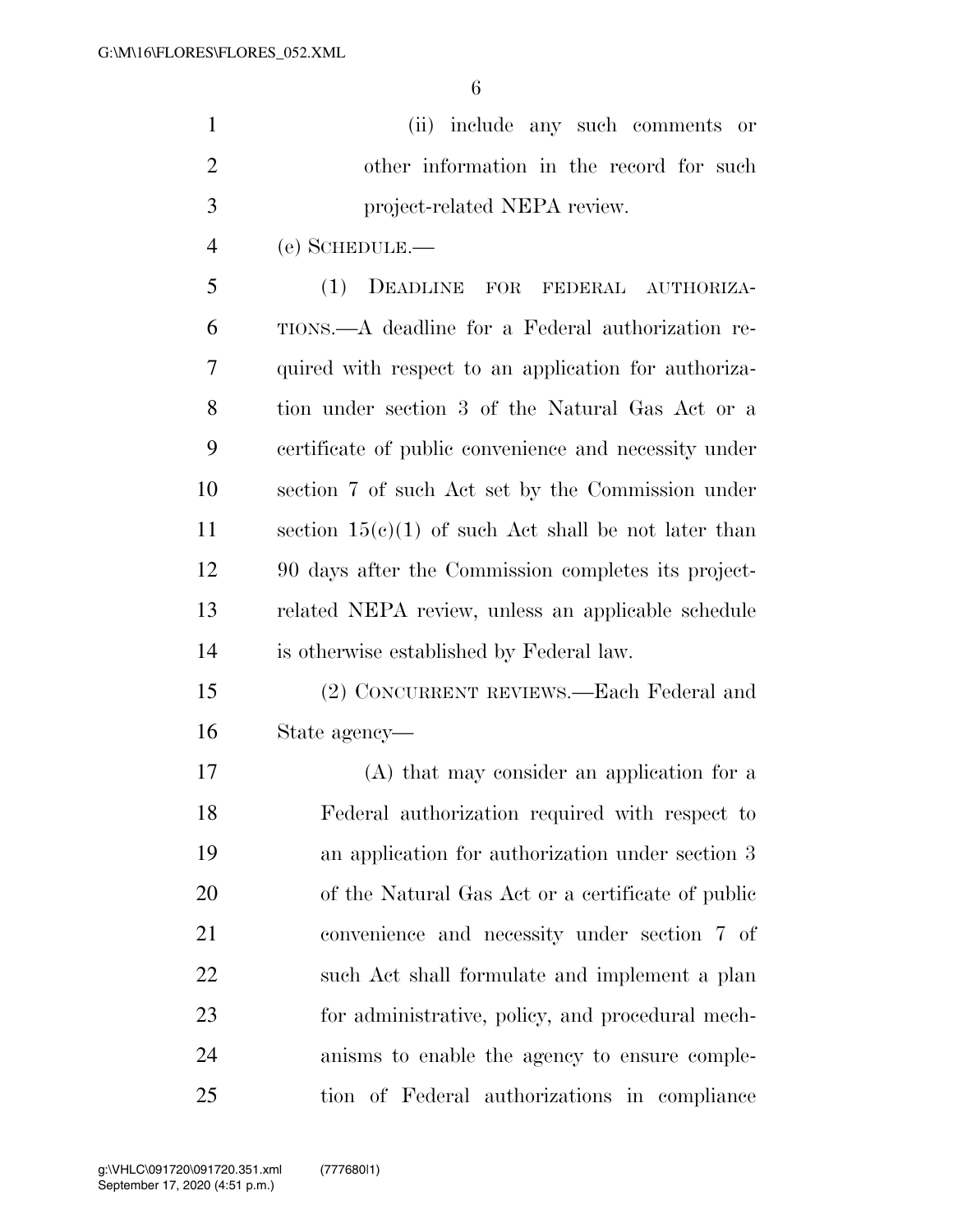| $\mathbf{1}$   | with schedules established by the Commission    |
|----------------|-------------------------------------------------|
| $\overline{2}$ | under section $15(e)(1)$ of such Act; and       |
| 3              | (B) in considering an aspect of an applica-     |
| $\overline{4}$ | tion for a Federal authorization required with  |
| 5              | respect to an application for authorization     |
| 6              | under section 3 of the Natural Gas Act or a     |
| 7              | certificate of public convenience and necessity |
| 8              | under section 7 of such Act, shall—             |
| 9              | (i) formulate and implement a plan to           |
| 10             | enable the agency to comply with the            |
| 11             | schedule established by the Commission          |
| 12             | under section $15(c)(1)$ of such Act;           |
| 13             | (ii) carry out the obligations of that          |
| 14             | agency under applicable law concurrently,       |
| 15             | and in conjunction with, the project-related    |
| 16             | NEPA review conducted by the Commis-            |
| 17             | sion, and in compliance with the schedule       |
| 18             | established by the Commission under sec-        |
| 19             | tion $15(c)(1)$ of such Act, unless the agen-   |
| 20             | cy notifies the Commission in writing that      |
| 21             | doing so would impair the ability of the        |
| 22             | agency to conduct needed analysis or oth-       |
| 23             | erwise carry out such obligations;              |
| 24             | (iii) transmit to the Commission a              |
| 25             | statement—                                      |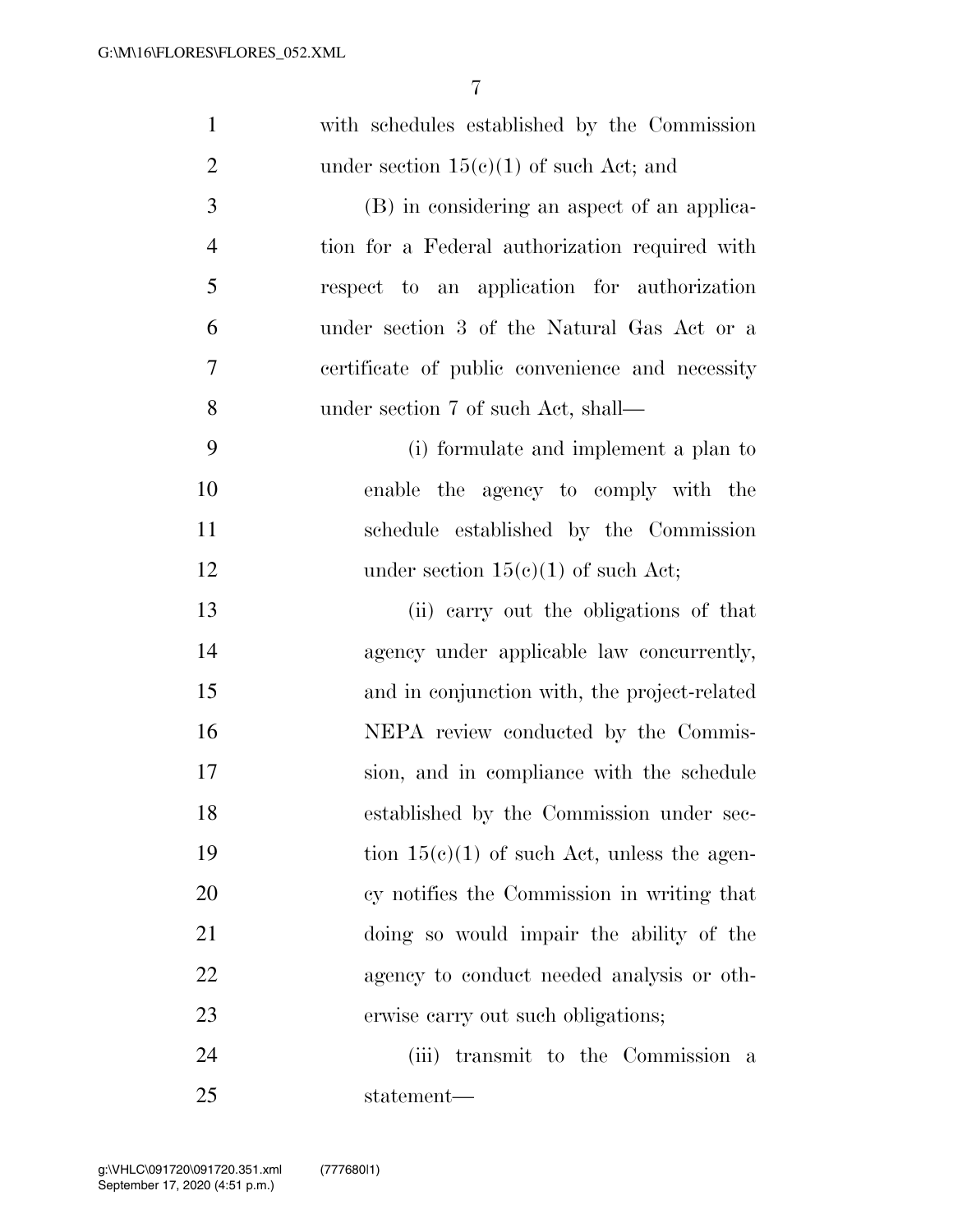| $\mathbf{1}$   | (I) acknowledging receipt of the              |
|----------------|-----------------------------------------------|
| $\overline{2}$ | schedule established by the Commis-           |
| 3              | sion under section $15(e)(1)$ of the          |
| $\overline{4}$ | Natural Gas Act; and                          |
| 5              | (II) setting forth the plan formu-            |
| 6              | lated under clause (i) of this subpara-       |
| 7              | graph;                                        |
| 8              | (iv) not later than 30 days after the         |
| 9              | agency receives such application for a Fed-   |
| 10             | eral authorization, transmit to the appli-    |
| 11             | cant a notice—                                |
| 12             | (I) indicating whether such appli-            |
| 13             | cation is ready for processing; and           |
| 14             | (II) if such application is not               |
| 15             | ready for processing, that includes a         |
| 16             | comprehensive description of the in-          |
| 17             | formation needed for the agency to            |
| 18             | determine that the application is             |
| 19             | ready for processing;                         |
| 20             | (v) determine that such application           |
| 21             | for a Federal authorization is ready for      |
| 22             | processing for purposes of clause (iv) if     |
| 23             | such application is sufficiently complete for |
| 24             | the purposes of commencing consideration,     |
| 25             | regardless of whether supplemental infor-     |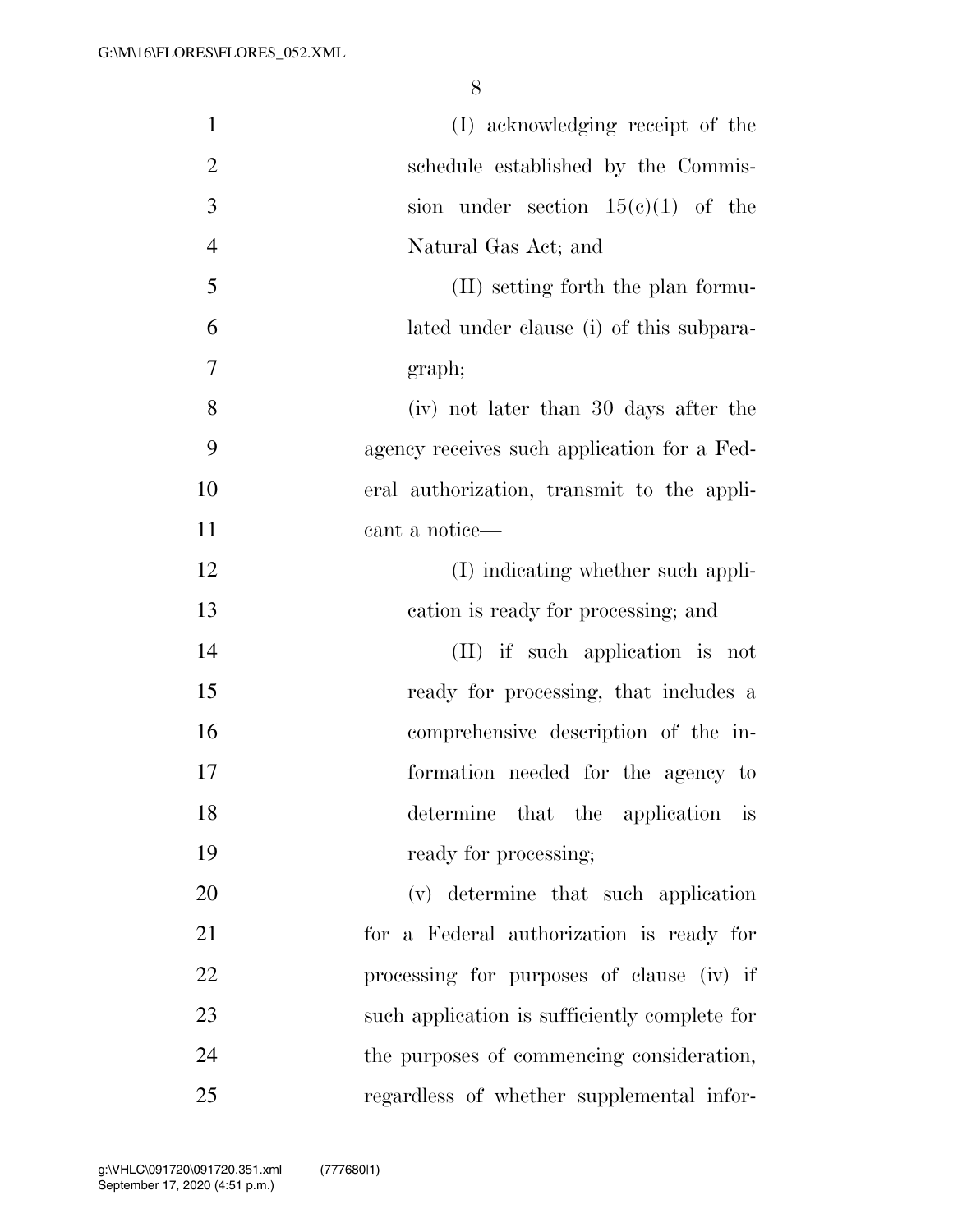| $\mathbf{1}$   | mation is necessary to enable the agency to           |
|----------------|-------------------------------------------------------|
| $\overline{2}$ | complete the consideration required by law            |
| 3              | with respect to such application; and                 |
| $\overline{4}$ | (vi) not less often than once every 90                |
| 5              | days, transmit to the Commission a report             |
| 6              | describing the progress made in consid-               |
| 7              | ering such application for a Federal au-              |
| 8              | thorization.                                          |
| 9              | (3) FAILURE TO MEET DEADLINE.—If a Fed-               |
| 10             | eral or State agency, including the Commission, fails |
| 11             | to meet a deadline for a Federal authorization set    |
| 12             | forth in the schedule established by the Commission   |
| 13             | under section $15(c)(1)$ of the Natural Gas Act, not  |
| 14             | later than 5 days after such deadline, the head of    |
| 15             | the relevant Federal agency (including, in the case   |
| 16             | of a failure by a State agency, the Federal agency    |
| 17             | overseeing the delegated authority) shall notify Con- |
| 18             | gress and the Commission of such failure and set      |
| 19             | forth a recommended implementation plan to ensure     |
| 20             | completion of the action to which such deadline ap-   |
| 21             | plied. Not later than 5 days after such notification, |
| 22             | the Commission shall either accept the Federal        |
| 23             | agency's recommended implementation plan, or if       |
| 24             | the Commission does not accept the Federal agen-      |
| 25             | cy's recommendation, establish a revised schedule for |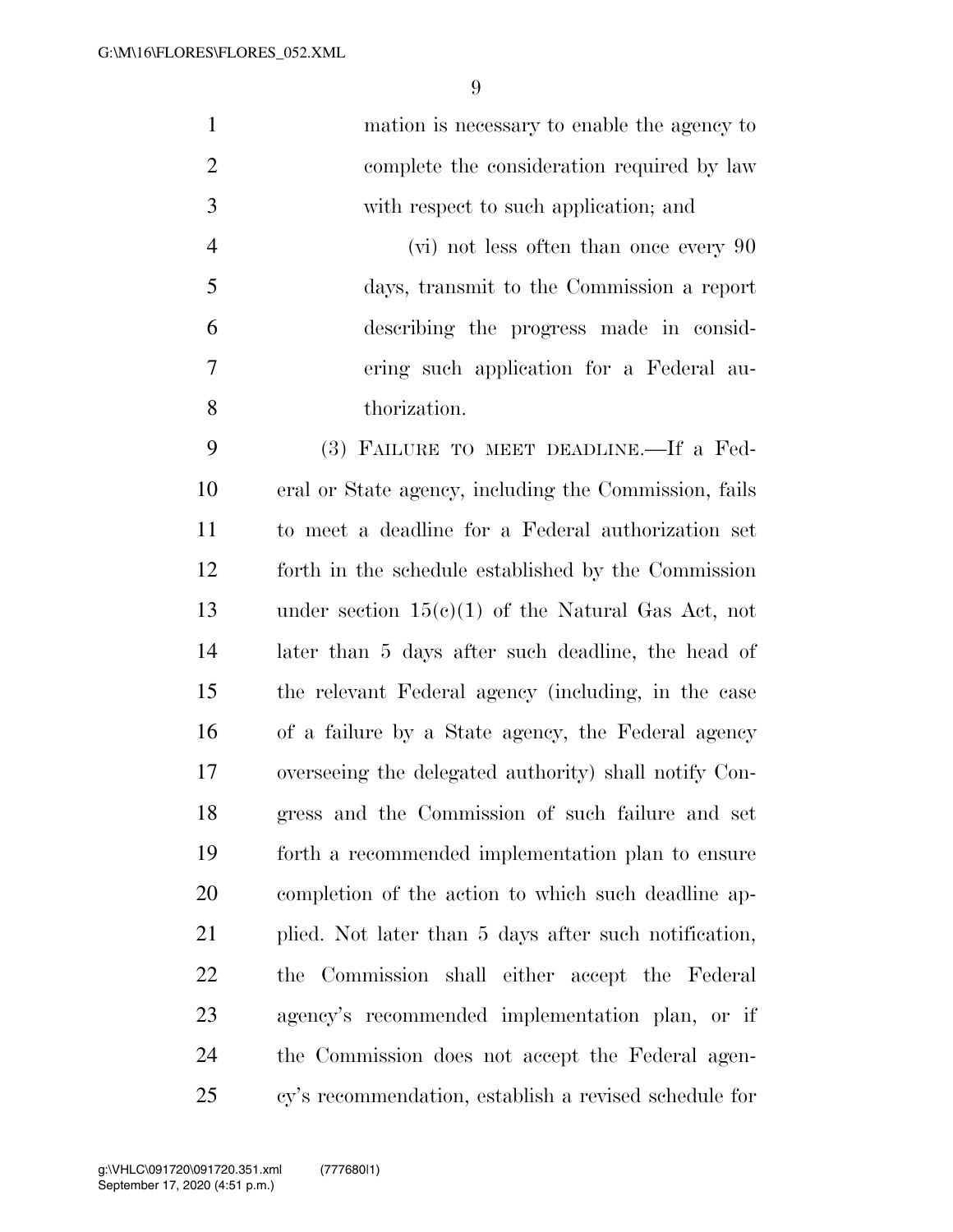completion of the action and notify the head of the relevant Federal agency. (f) CONSIDERATION OF APPLICATIONS FOR FEDERAL AUTHORIZATION.— (1) ISSUE IDENTIFICATION AND RESOLU- TION.— (A) IDENTIFICATION.—Federal and State agencies that may consider an aspect of an ap- plication for a Federal authorization shall iden- tify, as early as possible, any issues of concern that may delay or prevent an agency from working with the Commission to resolve such issues and granting such authorization. (B) ISSUE RESOLUTION.—The Commission may forward any issue of concern identified under subparagraph (A) to the heads of the rel- evant agencies (including, in the case of an issue of concern that is a failure by a State agency, the Federal agency overseeing the dele- gated authority, if applicable) for resolution. (2) REMOTE SURVEYS.—If a Federal or State agency considering an aspect of an application for a Federal authorization requires the person applying for such authorization to submit data, the agency shall consider any such data gathered by aerial or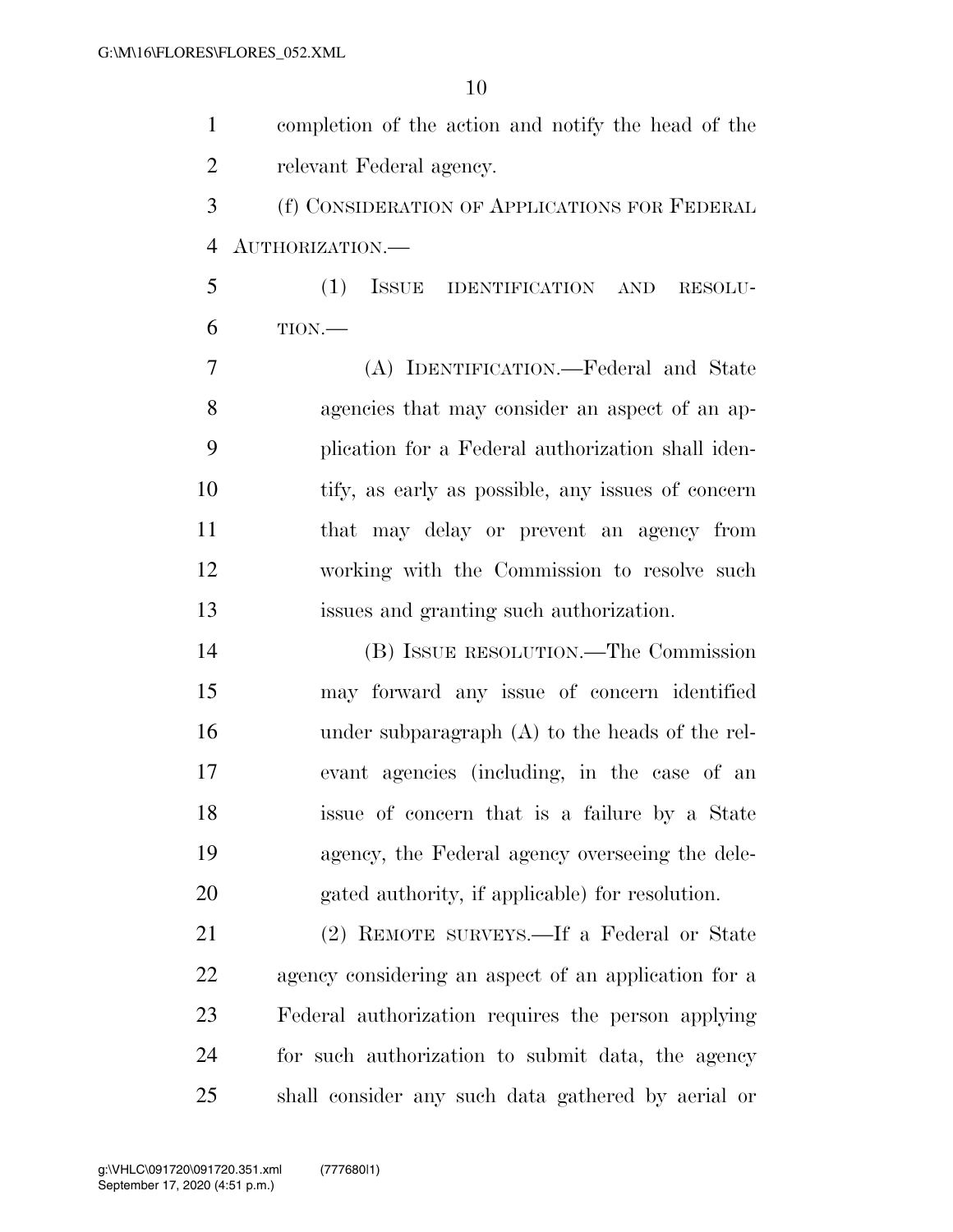other remote means that the person submits. Such aerial or remote survey data shall be considered where property access is not permitted or available and therefore onsite inspection is not possible at the time of the application review. The agency may grant a conditional approval for the Federal author- ization based in part on data gathered by aerial or remote means, and if appropriate and necessary for compliance with the agency's mandate, conditioned on the verification of such data by subsequent onsite inspection.

 (3) APPLICATION PROCESSING.—The Commis- sion, and Federal and State agencies, may allow a person applying for a Federal authorization to fund a third-party contractor to assist in reviewing the application for such authorization.

 (g) ACCOUNTABILITY, TRANSPARENCY, EFFI- CIENCY.—For an application for an authorization under section 3 of the Natural Gas Act or a certificate of public convenience and necessity under section 7 of such Act that requires multiple Federal authorizations, the Commission, with input from any Federal or State agency considering an aspect of the application, shall track and make avail-able to the public on the Commission's website information